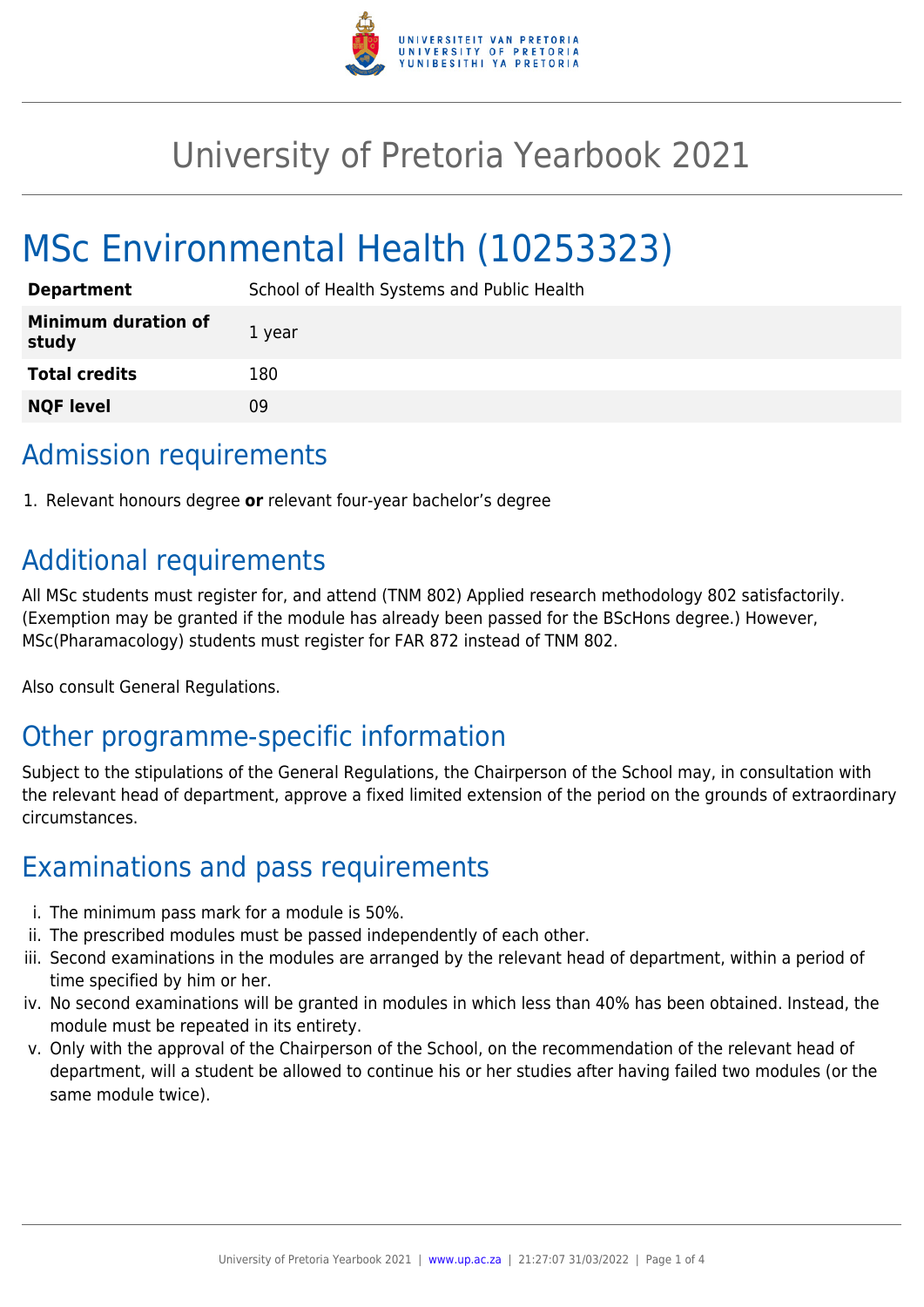

# Research information

### **Research protocol**

After registration, a student is required to submit a complete research protocol regarding the proposed dissertation to the Academic Advisory Committee and if necessary, also to the Ethics Committee for approval.

#### **Dissertation**

A dissertation on an approved research project must be passed in addition to the coursework. The stipulations of the General Regulations regarding the preparation and submission, the technical editing and the résumé of the dissertation apply.

A systematic literature review (Cochrane type) on an approved subject, which is undertaken in such a manner that bias in minimised, may be presented as an alternative to the dissertation for awarding the MSc degree, provided that the module CLI 870 Principles of clinical epidemiology has been successfully completed. It requires, inter alia, a research protocol with clearly formulated objectives and methods. Inclusion and exclusion methods for the study must be determined. Where applicable, the data must be summarised (meta analysis), with applicable statistical methods.

### Pass with distinction

The average mark of the modules, weighted in respect of the number of credits acquired for each individual module, will be the final mark (%) of the coursework.

The degree is conferred with distinction on a student who obtains an average mark of at least 75% in the coursework, as well as a final mark of at least 75% for the dissertation.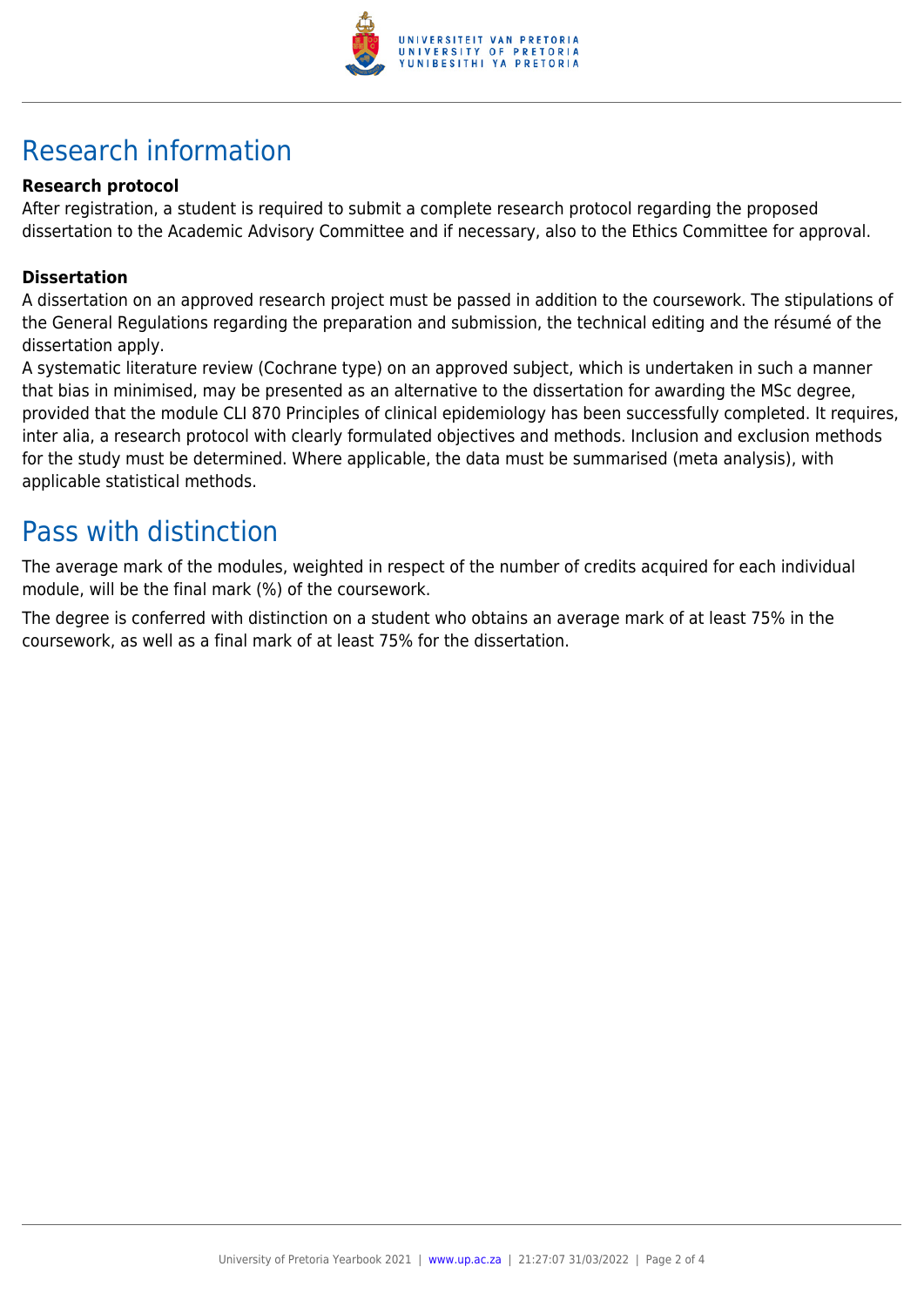

# Curriculum: Final year

**Minimum credits: 180**

### **Core modules**

### **Dissertation: Environmental health 890 (EHM 890)**

| <b>Module credits</b>         | 180.00                                    |
|-------------------------------|-------------------------------------------|
| <b>NQF Level</b>              | 09                                        |
| <b>Prerequisites</b>          | No prerequisites.                         |
| <b>Language of tuition</b>    | Module is presented in English            |
| <b>Department</b>             | School of Health System and Public Health |
| <b>Period of presentation</b> | Year                                      |
|                               |                                           |

### **Scientific writing 873 (HMS 873)**

| <b>Module credits</b>         | 0.00                                      |
|-------------------------------|-------------------------------------------|
| <b>NQF Level</b>              | 09                                        |
| Language of tuition           | Module is presented in English            |
| <b>Department</b>             | School of Health System and Public Health |
| <b>Period of presentation</b> | Year                                      |

### **Learning in public health 873 (PHM 873)**

| <b>Module credits</b>         | 0.00                                      |
|-------------------------------|-------------------------------------------|
| <b>NQF Level</b>              | 09                                        |
| Language of tuition           | Module is presented in English            |
| <b>Department</b>             | School of Health System and Public Health |
| <b>Period of presentation</b> | Year                                      |

#### **Module content**

This is the first (one-week) module at the beginning of the year focusing on learning. At the end of this week, you will have a much better understanding of what you actually want to achieve in public health and what you need to learn to get there. You will probably also have changed your views on learning: from individual surface learning and memorization, to valuing deep learning often in a group context. Finally, you will have achieved the ability to use the ever-increasing knowledge in health, philosophy, and ethics that are generated on the internet to your own best advantage.

### **Applied research methodology 802 (TNM 802)**

| <b>Module credits</b> | 0.00                           |
|-----------------------|--------------------------------|
| <b>NQF Level</b>      | 09                             |
| Language of tuition   | Module is presented in English |